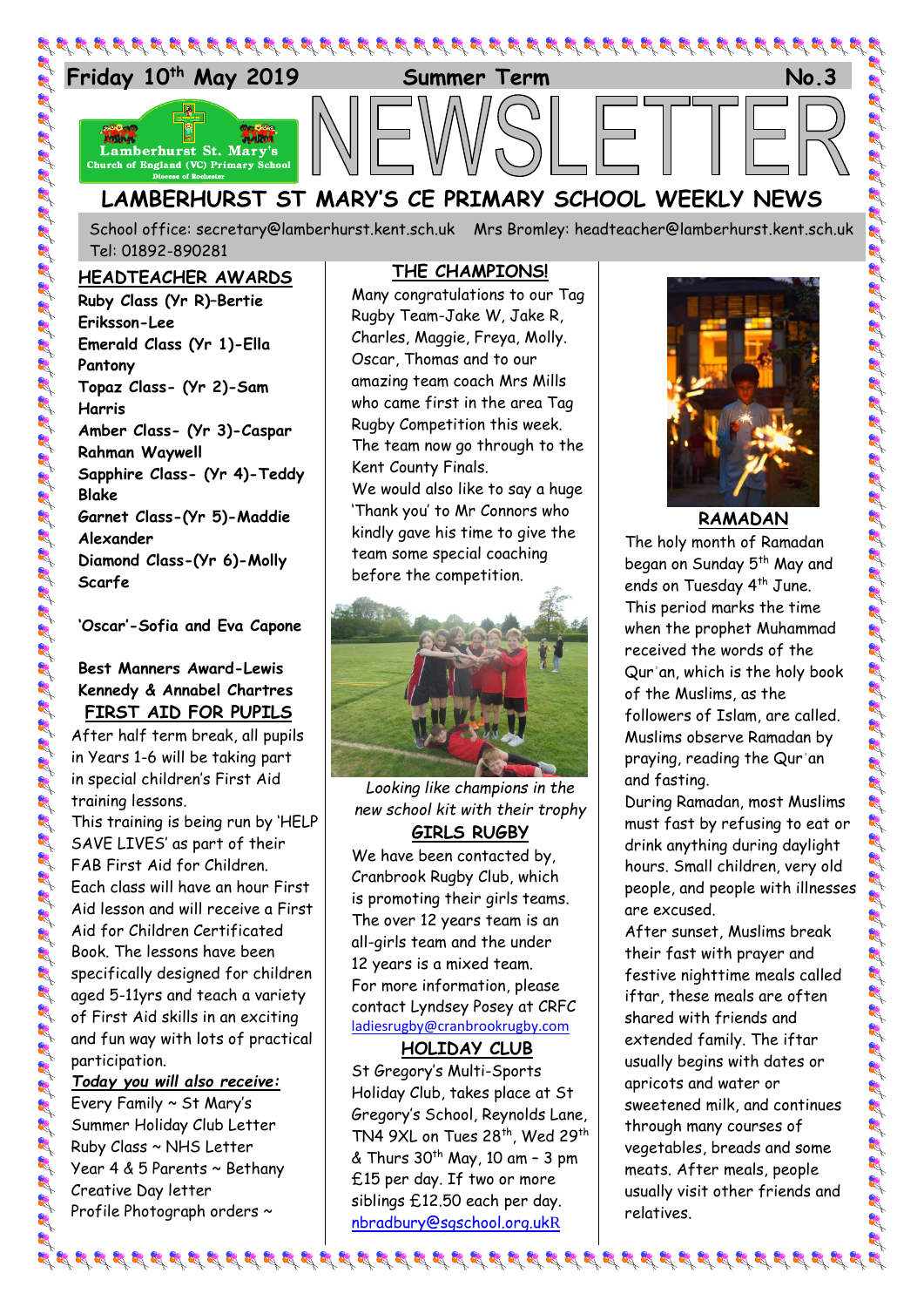#### 8 8 8 8 8 8 8 8 8 9 9 1 **ACTION FOR HAPPINESS COURSE**

'Exploring What Matters' is an 8 week course which gives adults the chance to meet friendly, like-minded people and find simple ways to make yourself and others happier. This 8-week course is based in science and helps you:

- Meet with like-minded people to explore what really matters in life and find new ways of looking at things.
- $\mathcal{L}$  Learn from the experts, through videos, mindfulness exercises and a handbook full of resources to help you break big ideas into manageable chunks.
	- Take small actions each week by taking time to reflect on how to create happiness for yourself and those around you.
		- People find the course really enjoyable and often refer to what they learn as life changing. The course takes place every Thursday 10am-12noon, at The Sunshine Room, Cranbrook Primary School, Carriers Road. To find out more or book a place: [happymindfulcranbrook@gmail.com](mailto:happymindfulcranbrook@gmail.com) www.actionforhappiness.org/join

## **RUBY CLASS FOREST SCHOOL LEARNING**

This week Ruby Class also had the first of their Forest Learning Days organised by Mrs Connors and Miss Sturman.

We are also very grateful to the parents who came along to help and particularly to Mr Gooch who used his extensive military expertise to lead this first adventure!



# **BETHANY SCHOOL**

Bethany School will be holding a Creative Education Day on Friday, 28th June for pupils currently in Year 4 & 5 who are considering Bethany for Year 7. There is no charge for the day, which will be organised by specialist teaching staff supported by senior pupils. Workshops in Design & Technology, Food & Nutrition, Science, Art; Performing Arts (Drama, Dance and Music); and Sport (Tennis, Swimming and High Ropes) and lunch will be included. The day will start at 9.45am and finish at 3.00pm. Places are limited and on a first come, first served basis. The aim of these activities is to give children with an interest in attending Bethany School from Year 7, and those who have a particular aptitude or enthusiasm for any of the subjects covered, the opportunity to develop their interest and to enjoy themselves.

If you would like your child to attend, please complete and return the form, which has been sent with this newsletter, to Bethany as soon as possible. Please include your mobile phone number which will be needed on the day in case the school need to contact you. Bethany also need to know if there are any special dietary requirements for lunch. If your child chooses the Performing Arts workshop and would like to bring their own musical instrument, they are most welcome to do so. However, any pupil can join this workshop, regardless of musical ability.

If you have any specific, questions please contact Ginnie Corbett at Bethany on 01580 211273 or email:

marketing@bethanyschool.org.uk. Deadline for applications for this day is Friday 14th June.

#### **YEAR 3 FOREST SCHOOL LEARNING**

This week Year 3 began their Forest School Learning Lessons at The Gravel Pit in Lamberhurst.

As the pictures show, they had a fantastic time and super weather for their first week of adventures.



*Got you!*



*Don't burn the bread!*



*Hang on!*